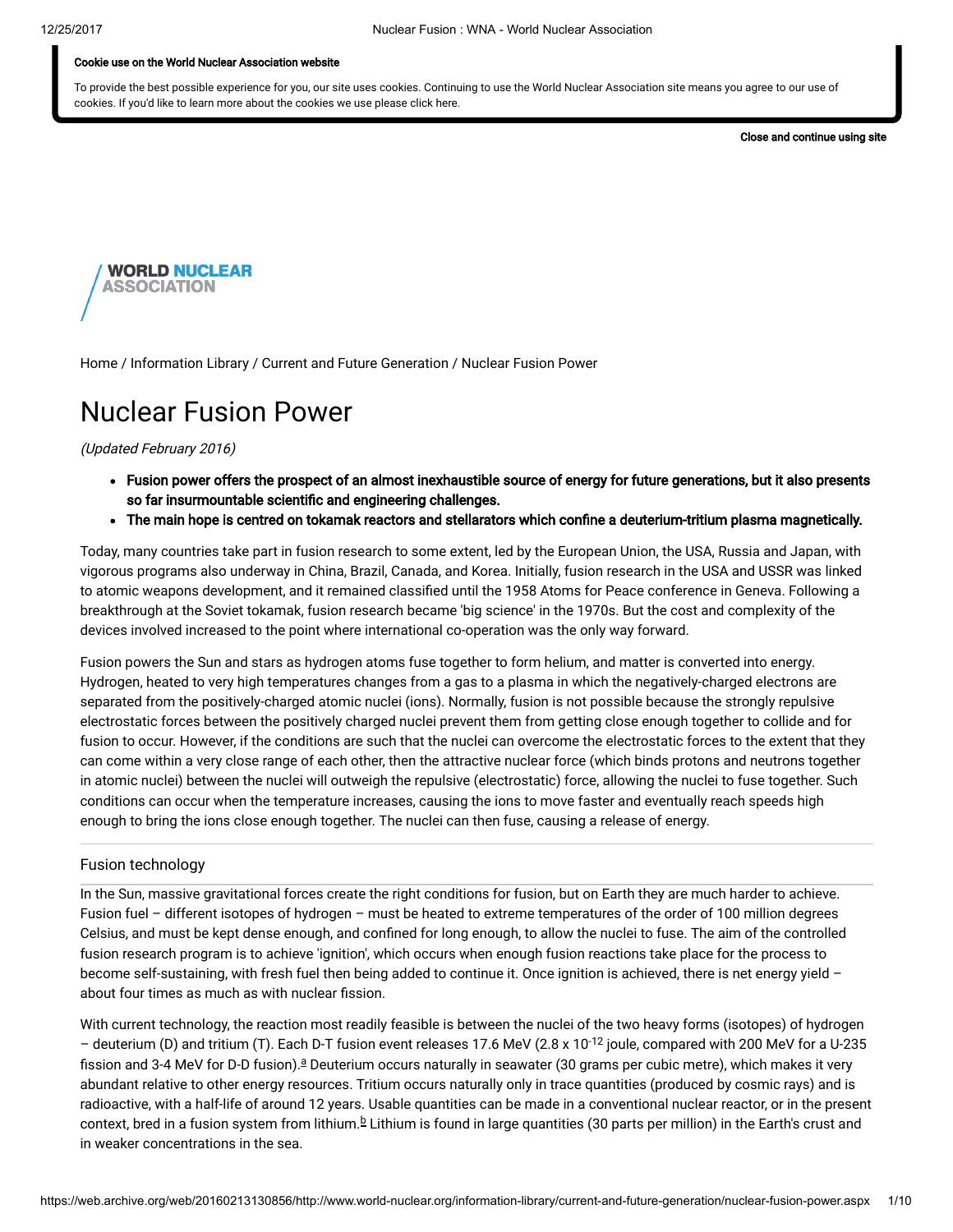In a fusion reactor, the concept is that neutrons generated from the D-T fusion reaction will be absorbed in a blanket containing lithium which surrounds the core. The lithium is then transformed into tritium (which is used to fuel the reactor) and helium. The blanket must be thick enough (about 1 metre) to slow down the high-energy (14 MeV) neutrons. The kinetic energy of the neutrons is absorbed by the blanket, causing it to heat up. The heat energy is collected by the coolant (water, helium or Li-Pb

eutectic) flowing through the blanket and, in a fusion power plant, this energy will be used to generate electricity by conventional methods. If insufficient tritium is produced, some supplementary source must be employed such as using a fission reactor to irradiate heavy water or lithium with neutrons, and extraneous tritium creates difculties with handling, storage and transport.

The difficulty has been to develop a device that can heat the D-T fuel to a high enough temperature and confine it long enough so that more energy is released through fusion reactions than is used to get the reaction going. While the D-T reaction is the main focus of attention, long-term hopes are for a D-D reaction, but this requires much higher temperatures.

In any case, the challenge is to apply the heat to human needs, primarily generating electricity. The energy density of fusion reactions in gas is very much less than for fission reactions in solid fuel, and as noted the heat yield per reaction is 70 times less. Hence thermonuclear fusion will always have a much lower power density than nuclear fission, which means that any fusion reactor needs to be larger and therefore more costly, than a fission reactor of the same power output. In addition, nuclear fission reactors use solid fuel which is denser than a thermonuclear plasma, so the energy released is more concentrated.

At present, two main experimental approaches are being studied: magnetic confinement and inertial confinement. The first method uses strong magnetic fields to contain the hot plasma. The second involves compressing a small pellet containing fusion fuel to extremely high densities using strong lasers or particle beams.

#### Magnetic confinement

In magnetic confinement fusion, hundreds of cubic metres of D-T plasma at a density of less than a milligram per cubic metre are confined by a magnetic field at a few atmospheres pressure and heated to fusion temperature.

Magnetic fields are ideal for confining a plasma because the electrical charges on the separated ions and electrons mean that they follow the magnetic field lines. The aim is to prevent the particles from coming into contact with the reactor walls as this will dissipate their heat and slow them down. The most effective magnetic configuration is toroidal, shaped like a doughnut, in which the magnetic field is curved around to form a closed loop. For proper confinement, this toroidal field must have superimposed upon it a perpendicular field component (a poloidal field). The result is a magnetic field with force lines following spiral (helical) paths that confine and control the plasma.

There are several types of toroidal confinement system, the most important being tokamaks, stellarators and reversed field pinch (RFP) devices.

In a tokamak, the toroidal field is created by a series of coils evenly spaced around the torus-shaped reactor, and the poloidal field is created by a system of horizontal coils outside the toroidal magnet structure. A strong electric current is induced in the plasma using a central solenoid, and this induced current also contributes to the poloidal field. In a stellarator, the helical lines of force are produced by a series of coils which may themselves be helical in shape. Unlike tokamaks, stellarators do not require a toroidal current to be induced in the plasma. RFP devices have the same toroidal and poloidal components as a tokamak, but the current flowing through the plasma is much stronger and the direction of the toroidal field within the plasma is reversed.

In tokamaks and RFP devices, the current flowing through the plasma also serves to heat it to a temperature of about 10 million degrees Celsius. Beyond that, additional heating systems are needed to achieve the temperatures necessary for fusion. In stellarators, these heating systems have to supply all the energy needed.

The tokamak (toroidalnya kamera ee magnetnaya katushka – torus-shaped magnetic chamber) was designed in 1951 by Soviet physicists Andrei Sakharov and Igor Tamm. Tokamaks operate within limited parameters outside which sudden losses of energy confinement (disruptions) can occur, causing major thermal and mechanical stresses to the structure and walls. Nevertheless, it is considered the most promising design, and research is continuing on various tokamaks around the world.

Research is also being carried out on several types of stellarator. Lyman Spitzer devised and began work on the first fusion device – a stellarator – at the Princeton Plasma Physics Laboratory in 1951. Due to the difficulty in confining plasmas, stellarators fell out of favour until computer modelling techniques allowed accurate geometries to be calculated. Because stellarators have no toroidal plasma current, plasma stability is increased compared with tokamaks. Since the burning plasma can be more easily controlled and monitored, stellerators have an intrinsic potential for steady-state, continuous operation. The disadvantage is that, due to their more complex shape, stellarators are much more complex than tokamaks to design and build.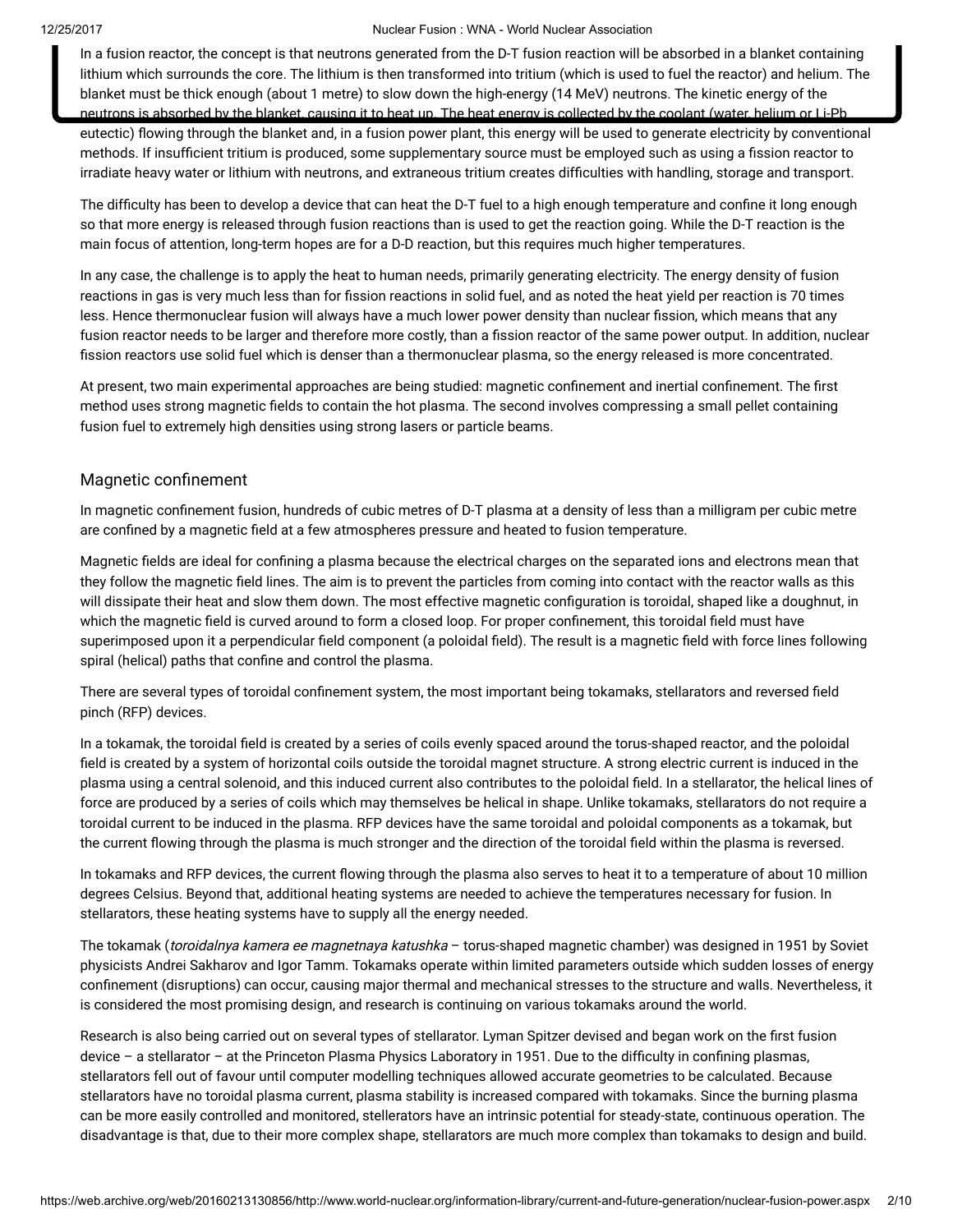RFP devices differ from tokamaks mainly in the spatial distribution of the toroidal magnetic field, which changes sign at the edge of the plasma. The RFX machine in Padua, Italy is used to study the physical problems arising from the spontaneous reorganisation of the magnetic field, which is an intrinsic feature of this configuration.

### Inertial confinement

In inertial confinement fusion, which is a newer line of research, laser or ion beams are focused very precisely onto the surface of a target, which is a pellet of D-T fuel, a few millimetres in diameter. This heats the outer layer of the material, which explodes outwards generating an inward-moving compression front or implosion that compresses and heats the inner layers of material. The core of the fuel may be compressed to one thousand times its liquid density, resulting in conditions where fusion can occur. The energy released then would heat the surrounding fuel, which may also undergo fusion leading to a chain reaction (known as ignition) as the reaction spreads outwards through the fuel. The time required for these reactions to occur is limited by the inertia of the fuel (hence the name), but is less than a microsecond. So far, most inertial confinement work has involved lasers.

Recent work at Osaka University's Institue of Laser Engineering in Japan suggests that ignition may be achieved at lower temperature with a second very intense laser pulse guided through a millimetre-high gold cone into the compressed fuel, and timed to coincide with the peak compression. This technique, known as 'fast ignition', means that fuel compression is separated from hot spot generation with ignition, making the process more practical.

A completely different concept, the 'Z-pinch' (or 'zeta pinch'), uses a strong electrical current in a plasma to generate X-rays, which compress a tiny D-T fuel cylinder.

#### Hybrid fusion

Fusion can also be combined with fission in what is referred to as hybrid nuclear fusion where the blanket surrounding the core is a subcritical fission reactor. The fusion reaction acts as a source of neutrons for the surrounding blanket, where these neutrons are captured, resulting in fission reactions taking place. These fission reactions would also produce more neutrons, thereby assisting further fission reactions in the blanket.

The concept of hybrid fusion can be compared with an accelerator-driven system (ADS), where an accelerator is the source of neutrons for the blanket assembly, rather than nuclear fusion reactions (see page on [Accelerator-driven](https://web.archive.org/web/20160213130856/http://www.world-nuclear.org/info/inf35.html) Nuclear Energy). The blanket of a hybrid fusion system can therefore contain the same fuel as an ADS – for example, the abundant element thorium or the long-lived heavy isotopes present in used nuclear fuel (from a conventional reactor) could be used as fuel.

The blanket containing fission fuel in a hybrid fusion system would not require the development of new materials capable of withstanding constant neutron bombardment, whereas such materials would be needed in the blanket of a 'conventional' fusion system. A further advantage of a hybrid system is that the fusion part would not need to produce as many neutrons as a (nonhybrid) fusion reactor would in order to generate more power than is consumed – so a commercial-scale fusion reactor in a hybrid system does not need to be as large as a fusion-only reactor.

#### Fusion research

A long-standing quip about fusion points out that, since the 1970s, commercial deployment of fusion power has always been about 40 years away. While there is some truth in this, many breakthroughs have been made, particularly in recent years, and there are a number of major projects under development that may bring research to the point where fusion power can be commercialised.

Several tokamaks have been built, including the Joint European Torus (JET) and the Mega Amp Spherical Tokamak (MAST) in the UK and the tokamak fusion test reactor (TFTR) at Princeton in the USA. The ITER (International Thermonuclear Experimental Reactor) project currently under construction in Cadarache, France will be the largest tokamak when it operates in the 2020s. The Chinese Fusion Engineering Test Reactor (CFETR) is a tokamak which is reported to be larger than ITER, and due for completion in 2030. Meanwhile it is running its Experimental Advanced Superconducting Tokamak (EAST).

Much research has also been carried out on stellarators. A large one of these, the Large Helical Device at Japan's National Institute of Fusion Research, began operating in 1998. It is being used to study the best magnetic configuration for plasma confinement. At the Garching site of the Max Planck Institute for Plasma Physics in Germany, research carried out at the Wendelstein 7-AS between 1988 and 2002 is being progressed at the Wendelstein 7-X, which was built over 19 years at Max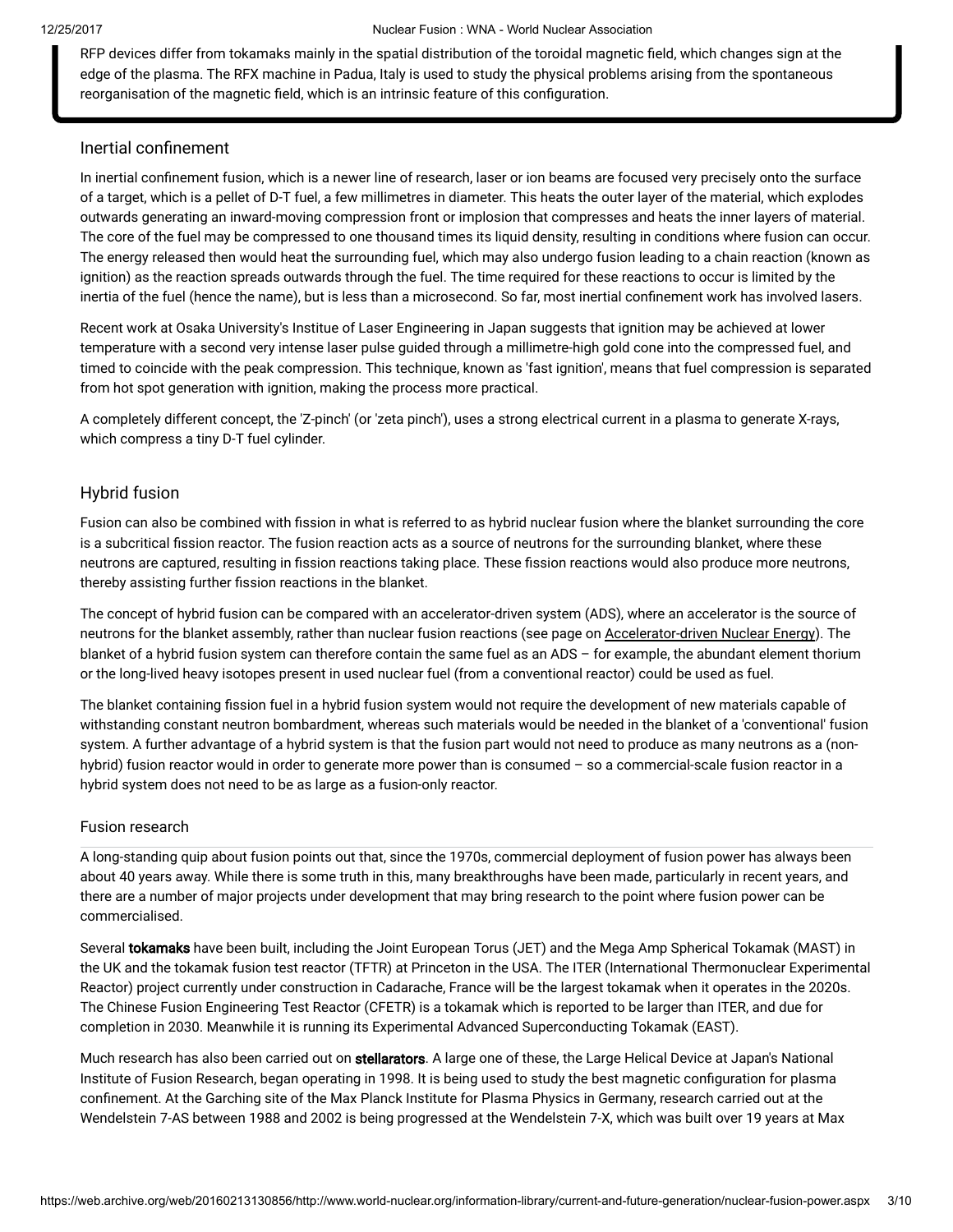Planck Institute's Greifswald site and started up at the end of 2015. Another stellarator, TJII, is in operation in Madrid, Spain. In the USA, at Princeton Plasma Physics Laboratory, where the first stellarators were built in 1951, construction on the NCSX stellerator was abandoned in [2](#page-8-0)008 due to cost overruns and lack of funding $^{2}$ .

<span id="page-3-1"></span>There have also been significant developments in research into inertial confinement fusion. Construction of the \$7 billion National Ignition Facility (NIF) at the Lawrence Livermore National Laboratory (LLNL), funded by the National Nuclear Security Administration, was completed in March 2009. The Laser Mégajoule (LMJ) in France's Bordeaux region started operation in October 2014. Both are designed to deliver, in a few billionths of a second, nearly two million joules of light energy to targets measuring a few millimeters in size. The main purpose of both NIF and LMJ is for research to support both countries' respective nuclear weapons programs.

# ITER

In 1985, the Soviet Union suggested building a next generation tokamak with Europe, Japan and the USA. Collaboration was established under the auspices of the International Atomic Energy Agency (IAEA). Between 1988 and 1990, the initial designs were drawn up for an International Thermonuclear Experimental Reactor (ITER, which also means 'a path' or 'journey' in Latin) with the aim of proving that fusion could produce useful energy. The four parties agreed in 1992 to collaborate further on engineering design activities for ITER. Canada and Kazakhstan are also involved through Euratom and Russia, respectively.

Six years later, the ITER Council approved the first comprehensive design of a fusion reactor based on well-established physics and technology with a price tag of \$6 billion. Then the USA decided pull out of the project, forcing a 50% reduction in costs and a redesign. The result was the ITER – Fusion Energy Advanced Tokomak (ITER-FEAT) – expected to cost \$3 billion but still achieve the targets of a self-sustaining reaction and a net energy gain. The energy gain is unlikely to be enough for a power plant, but it should demonstrate feasibility.

In 2003, the USA rejoined the project and China also announced it would join. After deadlocked discussion, the six partners agreed in mid-2005 to site ITER at Cadarache, in southern France. The deal involved major concessions to Japan, which had put forward Rokkasho as a preferred site. The European Union (EU) and France will contribute half of the €12.8 billion total cost, with the other partners – Japan, China, South Korea, USA and Russia – putting in 10% each. Japan will provide a lot of the hightech components, will host an €1 billion materials testing facility – the International Fusion Materials Irradiation Facility (IFMIF) – and will have the right to host a subsequent demonstration fusion reactor. The total cost of the 500 MWt ITER comprises about half for the ten-year construction and half for 20 years of operation.

India became the seventh member of the ITER consortium at the end of 2005. In November 2006, the seven members – China, India, Japan, Russia, South Korea, the USA and the European Union – signed the ITER implementing agreement. Site preparation works at Cadarache commenced in January 2007. First concrete for the buildings was poured in December 2013. Experiments were due to begin in 2018, when hydrogen will be used to avoid activating the magnets, but this may now be about 2020. The first D-T plasma is not expected until 2026. ITER is large because confinement time increases with the cube of machine size. The vacuum vessel will be 19 m across and 11 m high, and weigh more than 5000 tonnes.

### The goal of ITER is to operate at 500 MWt (for at least 400 seconds continuously) with less than 50 MW of input power, a tenfold energy gain. No electricity will be generated at ITER.

A 2 GWt Demonstration Power Plant, known as Demo, is expected to demonstrate large-scale production of electrical power on a continual basis. The conceptual design of Demo is expected to be completed by 2017, with construction beginning in around 2024 and the first phase of operation commencing from 2033.

JET

In 1978, the European Community (Euratom, along with Sweden and Switzerland) languabed the Joint European Torus (JET)<br>**0 captures** o UK UET is the Jerseet tekemek operating in the world teday. A similar tekemek, JT 60, ope project in the UK. JET is the largest tokamak operating in the world today, A similar tokamak, JT-60, operates at the Naka Filsion Feb 2016 - 23 Dec [2017](https://web.archive.org/web/20170308184443/http://www.world-nuclear.org/information-library/current-and-future-generation/nuclear-fusion-power.aspx)<br>Feb 2016 - 23 Dec 2017<br>Institute of Japan Atomic Energy Agency in Japan, but only JET has the facilities to use D-T fuel. http://www.world-nuclear.org/information-library/current-and-future. JAN FEB [MAR](https://web.archive.org/web/20160315224249/http://www.world-nuclear.org:80/information-library/current-and-future-generation/nuclear-fusion-power.aspx) 100 [captures](https://web.archive.org/web/*/http://www.world-nuclear.org/information-library/current-and-future-generation/nuclear-fusion-power.aspx)  $\Box$  0 0 **fi** 13  $\frac{1}{20}$   $\frac{1}{5}$   $\frac{2016}{2017}$   $\frac{2016}{2017}$   $\frac{2017}{2017}$   $\frac{1}{101}$   $\frac{1}{101}$   $\frac{1}{101}$   $\frac{1}{101}$   $\frac{1}{101}$   $\frac{1}{101}$   $\frac{1}{101}$   $\frac{1}{101}$   $\frac{1}{101}$   $\frac{1}{101}$   $\frac{1}{101}$   $\frac{1}{101}$   $\frac{1$ 

<span id="page-3-0"></span>Following a legal dispute with Euratom, in December 1999 JET's international contract ended and the United Kingdom Atomic Energy Authority (UKAEA) took over the management of JET on behalf of its European partners. From that time JET's experimental programme has been [c](#page-7-1)o-ordinated by the European Fusion Development Agreement (EFDA) parties.<sup>⊆</sup>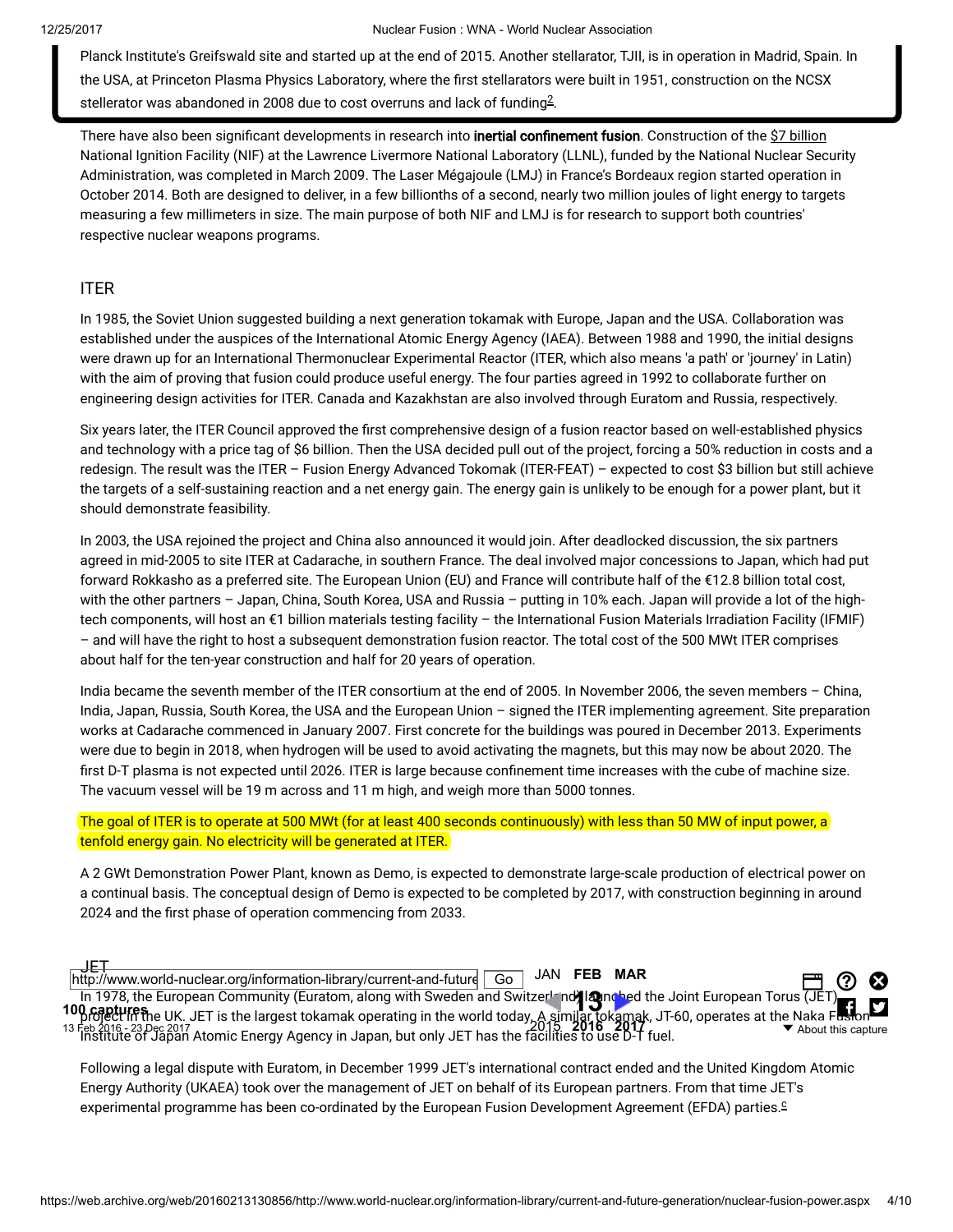JET produced its first plasma in 1983, and became the first experiment to produce controlled fusion power in November 1991. Up to 16 MW of fusion power for one second and 5 MW sustained has been achieved in D-T plasmas using the device, and many experiments are conducted to study different heating schemes and other techniques. JET has been very successful in operating remote handling techniques in a radioactive environment to modify the interior of the device and has shown that the remote handling maintenance of fusion devices is realistic.

JET is a key device in preparations for ITER. It has been significantly upgraded in recent years to test ITER plasma physics and engineering systems. Further enhancements are planned at JET with a view to exceeding its fusion power record in future D-T experiments. A compact device – Mega Amp Spherical Tokamak (MAST) – is also being developed alongside JET, partly to serve the ITER project.

### K-STAR

The K-STAR (Korean Superconducting Tokamak Reactor) at the National Fusion [Research](https://web.archive.org/web/20160213130856/http://www.nfri.re.kr/english/research/fusion.php?mn=4&sn=11) Institute (NFRI) in Daejeon produced its first plasma in mid-2008. It is a pilot device for ITER, and involves much international collaboration. It will be a satellite of ITER during ITER's operational phase from the early 2020s. The tokamak with 1.8 metre major radius is the first to use Nb3Sn superconducting magnets, the same material to be used in the ITER project. Its first stage of development to 2012 was to prove baseline operation technologies and achieved plasma pulses of up to 20 seconds. For the second phase of development (2013- 2017), KSTAR will be upgraded to study long pulses of up to 300 seconds in H mode – the 100s target is in 2015 – and embark upon high-performance AT mode. Phase 3 (2018-2023) is to develop high performance, high efficiency AT mode technologies with long-pulse operation. Phase 4 (2023-2025) will test DEMO-related prior arts. The device does not have tritium handling capabilities, so will not use D-T fuel.

# K-DEMO tokamak

In collaboration with the US Department of Energy's Princeton Plasma Physics Laboratory (PPPL) in New Jersey and South Korea's National Fusion Research Institute (NFRI) K-DEMO is intended to be the next step toward commercial reactors from ITER, and would be the first plant to actually contribute power to an electric grid. According to the PPPL, it would generate "some 1 billion watts of power for several weeks on end", a much greater output than ITER's goal of producing 500 million watts for 500 seconds by the late 2020s. K-DEMO is expected to have a 6.65m diameter major radius tokamak, and a test blanket module as part of the DEMO breeding blanket R&D. The Ministry of Education, Science and Technology plans to invest about KRW 1 trillion (US\$ 941 million) in the project. About KRW 300 billion of that spending has already been funded. The government expects the project to employ nearly 2,400 people in the first phase, which will last throughout 2016. K-DEMO is expected to have an initial operational phase from about 2037 to 2050 to develop components for the second stage, which would produce electricity.

# EAST

In China the Experimental Advanced Superconducting Tokamak (EAST) at China's Institute of Physical Science in Hefei is reported to have produced hydrogen plasma at 50 million degrees centigrade and held it for 102 seconds.

### TFTR

<span id="page-4-0"></span>In the USA, the Tokamak Fusion Test Reactor (TFTR) operated at the Princeton Plasma Physics Laboratory (PPPL) from 1982 to 1997.ª In December 1993, TFTR became the first magnetic fusion [d](#page-7-1)evice to perform extensive experiments with plasmas composed of D-T. The following year TFTR produced 10.7 MW of controlled fusion power – a record at that time. TFTR set other records, including the achievement of a plasma temperature of 510 million degrees centigrade in 1995. However, it did not achieve its goal of break-even fusion energy (where the energy input required is no greater than the amount of fusion energy produced), but achieved all of its hardware design goals, thus making substantial contributions to the development of ITER.

### Large Helical Device – stellarator

The Large Helical Device (LHD) at Japan's National Institute for Fusion Science in Toki, in the Gifu Prefecture, was the world's largest stellarator. LHD produced its first plasma in 1998 and has demonstrated plasma confinement properties comparable to other large fusion devices. It has achieved an ion temperature of 13.5 keV (about 160 million degrees) and plasma stored energy of 1.44 million joules (MJ).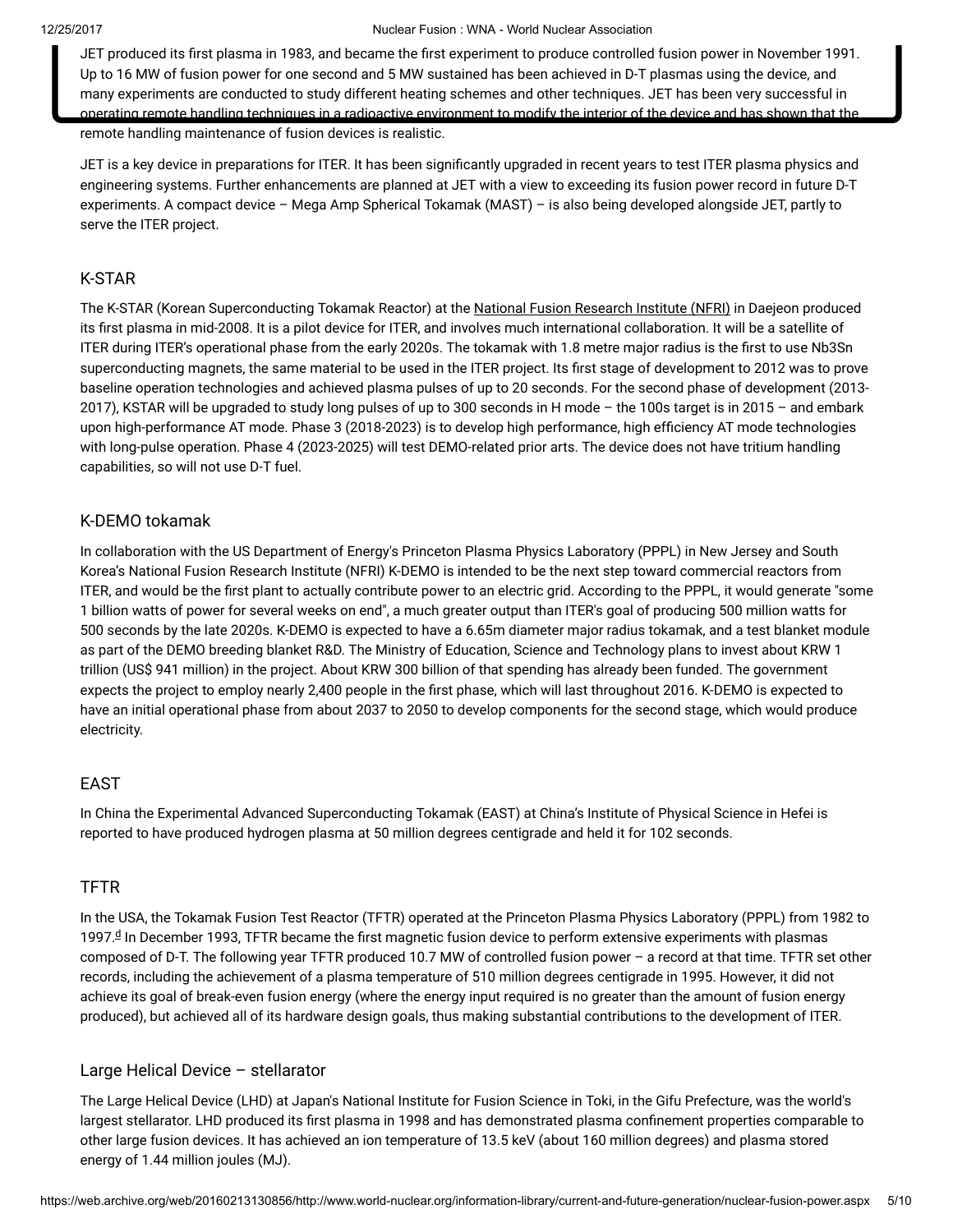# Wendelstein 7-X stellarator

Following a year of tests, this started up at the end of 2015, and helium plasma briefly reached about one million degrees centigrade. In 2016 it progressed to using hydrogen. W7-X is the world's largest stellarator and it is planned to operate continuously for up to 30 minutes. It cost €1 billion (\$1.1 billion). Some good diagrams are in a [Business](https://web.archive.org/web/20160213130856/http://www.businessinsider.com.au/germany-is-turning-on-its-monster-stellarator-2015-10) Insider Australia article on the Wendelstein 7-X.

### Heliac-1 stellarator

At the [Australian](https://web.archive.org/web/20160213130856/http://apfrf.anu.edu.au/) Plasma Fusion Research Facility at the Australian National University the H-1 stellarator has run for some years and in 2014 was upgraded significantly. H-1 is capable of accessing a wide range of plasma configurations and allows exploration of ideas for improved magnetic design of the fusion power stations that will follow ITER.

# National Ignition Facility – laser

<span id="page-5-0"></span>The world's most powerful laser fusion facility, the \$4 billion National Ignition Facility (NIF) at Lawrence Livermore National Laboratory (LLNL), was completed in March 2009. Using its 192 laser beams, NIF is able to deliver more than 60 times the [e](#page-7-1)nergy of any previous laser system to its target<sup>g</sup>. LLNL announced in July 2012 that in "an historic record-breaking laser shot, the NIF laser system of 192 beams delivered more than 500 TW of peak power and 1.85 [megajoules](https://web.archive.org/web/20160213130856/https://www.llnl.gov/news/newsreleases/2012/Jul/NR-12-07-01.html) (MJ) of ultraviolet laser light to its (2mm diameter) target" for a few trillionths of a second. It was reported that in September 2013 at NIF for the first time the amount of energy released through the fusion reaction exceeded the amount of energy being absorbed by the fuel, but not the amount supplied by the giant lasers. Publication of this in 2014 said 17 kJ was released.

An earlier high-power laser at LLNL, Nova, was built in 1984 for the purpose of achieving ignition. Nova failed to do this and was closed in 1999, but provided essential data that led to the design of NIF. Nova also generated considerable amounts of data on high-density matter physics, which is useful both in fusion power and nuclear weapons research.

In connection with NIF, LLNL is developing the Laser Inertial Fusion Engine (LIFE), a hybrid fusion system where neutrons resulting from laser fusion would drive a subcritical nuclear fission blanket to generate electricity. The blanket would contain either depleted uranium; used nuclear fuel; natural uranium or thorium; or plutonium-239, minor actinides and fission products from reprocessed used nuclear fuel $4$ .

# <span id="page-5-1"></span>Laser Mégajoule

Meanwhile, the French Atomic Energy Commission (Commissariat à l'énergie atomique, CEA) has operated a similar size laser the Laser Mégajoule (LMJ) – near Bordeaux since 2014. Its 240 laser beams are able to generate 1.8 MJ pulses for a few billionths of a second, concentrated on a small deuterium and tritium target. A prototype laser, the Ligne d'Integration Laser (LIL), commenced operation in 2003.

# PETAL and HiPER lasers

The Petawatt Aquitaine Laser (PETAL) laser facility is a high energy multi-petawatt laser (3.5 kJ energy with a duration of 0.5 to 5 ps) under construction near Bordeaux, on the same site as LIL. PETAL will be coupled with LIL to demonstrate the physics and laser technology of fast ignition. First experiments are expected in 2012.

The High Power Laser Energy Research Facility (HiPER) is being designed to build on the research planned at the PETAL project. HiPER will use a long pulse laser (currently estimated at 200kJ) combined with a 70kJ short pulse laser. A three-year preparatory phase that commenced in 2008 has direct funding or in-kind commitments amounting to around €70 million from several countries. The detailed engineering phase is projected to begin in 2011, with a six-year construction phase possibly commencing by 2014.

# Z machine

Operated by Sandia National Laboratories, the Z machine is the largest X-ray generator in the world. As with NIF, the facility was built as part of the country's Stockpile Stewardship Program, which aims to maintain the stockpile of nuclear weapons without the need for full-scale testing.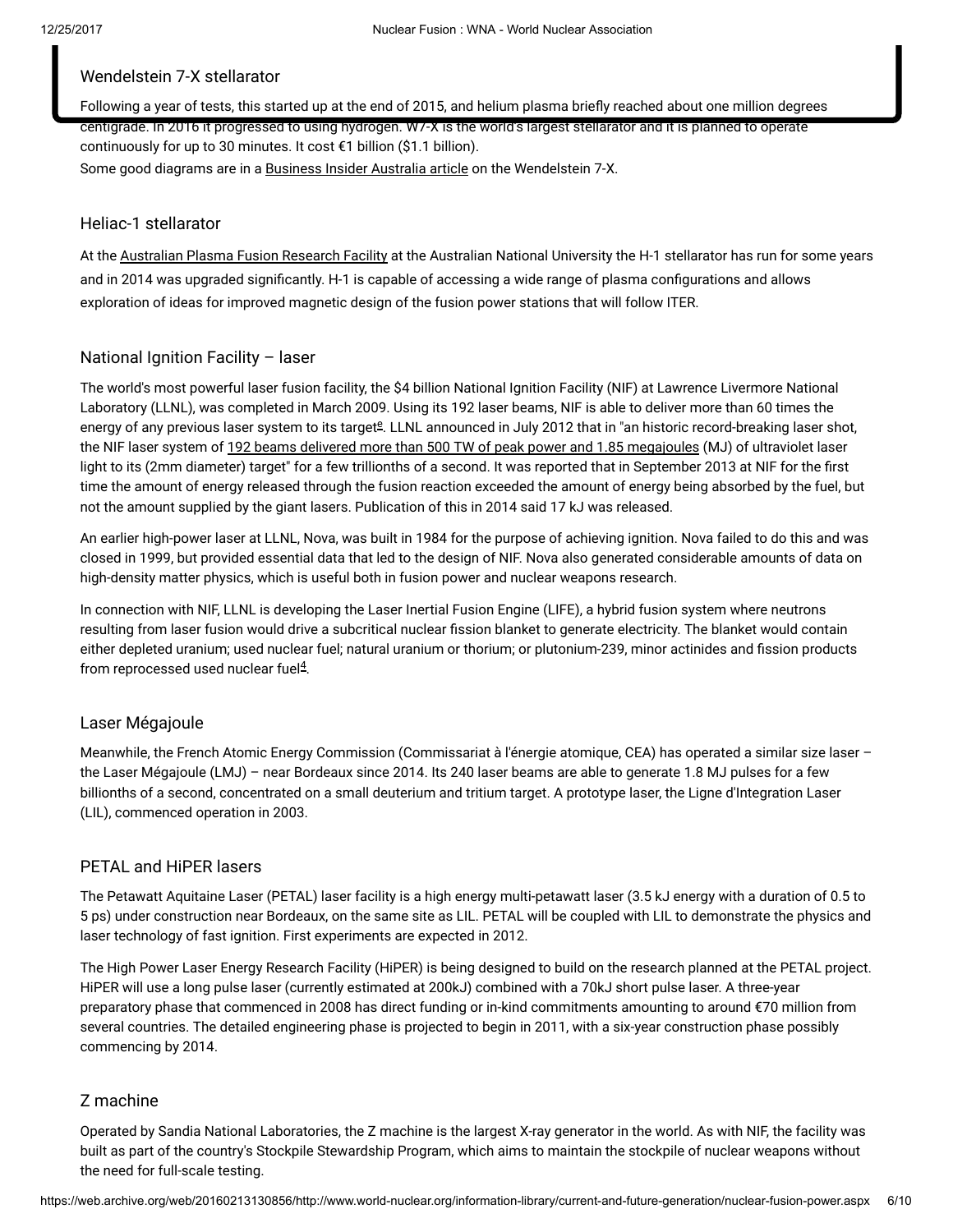<span id="page-6-1"></span><span id="page-6-0"></span>Conditions [f](#page-8-1)or fusion are achieved by passing a powerful electrical pulse $^{\rm f}$  (lasting less than 100 nanoseconds) through a set of fine tun[g](#page-8-1)sten wires inside a metal hohlraum $9$ . The wires turn into a plasma and experience a compression ('Z-pinch'), forcing the vapourized particles to collide with each other, thereby producing intense X-ray radiation. A tiny cylinder containing fusion fuel placed inside the hohlraum would therefore be compressed by the X-rays, allowing fusion to occur.

<span id="page-6-3"></span>In 200[6](#page-8-0), Z machine had achieved temperatures of over 2 billion degrees, $6$  considerably higher than what is needed for fusion, and in theory high enough to allow nuclear fusion of hydrogen with heavier elements such as lithium or boron.

# Other fusion projects

There is a considerable amount of research into many other fusion projects at various stages of development.

### Lockheed CFR

Lockheed Martin at its so-called 'skunk works' is developing a [Compact](https://web.archive.org/web/20160213130856/http://www.lockheedmartin.com/us/products/compact-fusion.html) Fusion Reactor (CFR) which uses conventional D-T plasma in evacuated containment but confines it differently. Instead of constraining the plasma within tubular rings, a series of superconducting coils will generate a new magnetic-field geometry in which the plasma is held within the broader confines of the entire reaction chamber. The energy is supplied by radiofrequency heating. Superconducting magnets within the coils will generate a magnetic field around the outer border of the chamber. The aim is to go to plasma pressure being as great as confining pressure at high enough temperature for ignition and net energy yield. Heat exchangers in the reactor wall would convey energy to a gas turbine. It has progressed to a magentised ion confinement experiment, but has some way to go before any prototype, which they claim will be very much smaller than conventional designs such as the ITER tokamak.

### Other fusion projects

There is a considerable amount of research into many other fusion projects at various stages of development.

<span id="page-6-4"></span>Italy's National Agency for New Technologies, Energy and Sustainable Economic Development (ENEA) is developing a small tokamak reactor by the name of Ignitor. Under an Italian-Russian agreement signed in May 2010, a reactor will be assembled in ltaly and installed at the Kurchatov Institute's Troitsk Institute for Innovation and Fusion Research (TRINITI) near Moscow<sup>[7](#page-8-0)</sup>.

<span id="page-6-2"></span>An alternative to using powerful lasers for inertial fusion is 'heavy ion fusion', where high-energy particles from an accelerator are focused using magnetic fields onto t[h](#page-8-1)e fusion target $^{\underline{h}}$ . Heavy ion fusion experiments are planned for the NDCX-II (Neutralized Drift Compression Experiment II) accelerator, which is under construction (due to be completed in early 2012) at Lawrence Berkeley National Laboratory<sup>[8](#page-8-0)</sup>.

<span id="page-6-5"></span>The Polywell ('polyhedron' combined with 'potential well') device consists of magnetic coils arranged in a polyhedral configuration. The magnetic fields confine a cloud of electrons in the middle of the device so as to be able to accelerate and confine the positive ions to be fused. This concept differs from traditional magnetic confinement because the fields do not need to confine ions - only electrons. As with other fusion methods, sufficient funding is difficult to obtain due to the bulk of fusion research being focused on a few large-scale projects, most notably ITER.

# Cold fusion

In March 1989, spectacular claims were made for another approach, when two researchers, in the USA (Stanley Pons) and the UK (Martin Fleischmann), claimed to have achieved fusion in a simple tabletop apparatus working at room temperature. 'N-Fusion', or 'cold fusion', involves the electrolysis of heavy water using palladium electrodes on which deuterium nuclei are said to concentrate at very high densities. The researchers claimed that heat – which could only be explained in terms of nuclear processes – was produced, as well as fusion byproducts, including helium, tritium and neutrons. Other experimenters failed to replicate this, however, and most of the scientific community no longer considers it a real phenomenon.

# Low-energy nuclear reactions (LENR)

Initiated by claims for 'cold fusion', research is continuing on low-energy nuclear reactions (LENR) which have some empirical support but no accepted scientific explanation as yet. LENRs apparently use weak nuclear interactions (rather than strong force as in nuclear fission or fusion) to create neutrons, followed by neutron capture processes. LENR experiments involve hydrogen or deuterium permeation through a catalytic layer and reaction with a metal. Researchers report that energy is released. The main practical example is hydrogen plus nickel powder evidently giving more heat than can be explained on any chemical basis.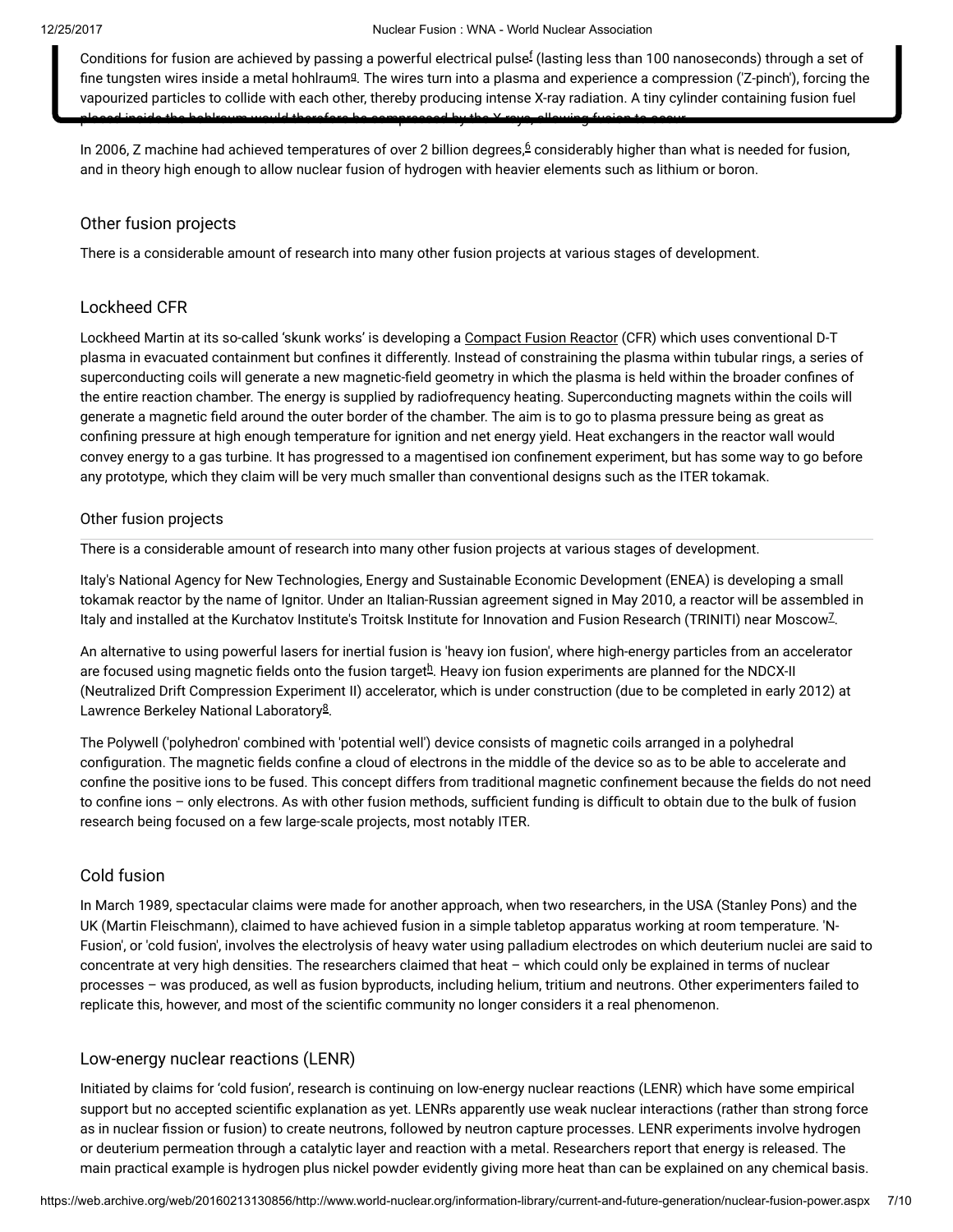#### Assessing fusion power

The use of fusion power plants could substantially reduce the environmental impacts of increasing world electricity demands swer, they would not contribute to seid rain or the greenhouse effect.

satisfy the energy needs associated with continued economic growth, given the ready availability of fuels. There would be no danger of a runaway fusion reaction as this is intrinsically impossible and any malfunction would result in a rapid shutdown of the plant.

However, although fusion does not generate long-lived radioactive products and the unburned gases can be treated on site, there would a short- to medium-term radioactive waste problem due to activation of the structural materials. Some component materials will become radioactive during the lifetime of a reactor, due to bombardment with high-energy neutrons, and will eventually become radioactive waste. The volume of such waste would be similar to the corresponding volumes from fission reactors. However, the long-term radiotoxicity of the fusion wastes would be considerably lower than that from actinides in used fission fuel, and the activation product wastes would be handled in much the same way as those from fission reactors with some years of operation.<sup>[9](#page-8-0)</sup>.

<span id="page-7-2"></span>There are also other concerns, principally regarding the possible release of tritium into the environment. It is radioactive and very difcult to contain since it can penetrate concrete, rubber and some grades of steel. As an isotope of hydrogen, it is easily incorporated into water, making the water itself weakly radioactive. With a half-life of about 12.3 years, the presence of tritium remains a threat to health for about 125 years after it is created, as a gas or in water, if at high levels. It can be inhaled, absorbed through the skin or ingested. Inhaled tritium spreads throughout the soft tissues and tritiated water mixes quickly with all the water in the body. Although there is only a small inventory of tritium in a fusion reactor – a few grams – each could conceivably release significant quantities of tritium during operation through routine leaks, assuming the best containment systems. An accident could release even more. This is one reason why long-term hopes are for the deuterium-deuterium fusion process, dispensing with tritium.

While fusion power clearly has much to offer when the technology is eventually developed, the problems associated with it also need to be addressed if it is to become a widely used future energy source.

### Further Information

### <span id="page-7-0"></span>Notes

a. The nucleus of deuterium (D) consists of one proton and one neutron, whereas hydrogen only has one proton. Tritium (T) has one proton and two neutrons. When the nuclei of D and T fuse, helium-4 (two protons and two neutrons) is formed, along with a free neutron. The 17.6 MeV of energy released in the fusion reaction takes the form of kinetic energy, the helium having 3.5 MeV and the neutron 14.1 MeV. The products of the fusion reaction have a total mass that is slightly lower than the starting materials (D and T), this decrease in mass having been converted to energy according to E=mc<sup>2</sup>. [\[Back\]](#page-0-0)

b. Tritium can be produced by bombardment of lithium-6 with neutrons of any energy. When lithium-6 (three protons, three neutrons) absorbs a neutron it splits into helium (two protons, two neutrons) and tritium (one proton, two neutrons), along with the release of 4.8 MeV of energy. Tritium can also be produced from the more-abundant lithium-7 from high-energy neutrons. Hence, natural lithium can be used for tritium generation in a fusion reactor. According to the European Commission<sup>[1](#page-8-0)</sup>: "A 1 GW (electric) fusion plant will need about 100 kg deuterium and 3 tons of natural lithium to operate for a whole year, generating about 7 billion kWh." [[Back](#page-0-1)]

<span id="page-7-1"></span>c. The European Fusion Development Agreement (EFDA, see [www.jet.efda.org](https://web.archive.org/web/20160213130856/http://www.jet.efda.org/efda/)) was established to provide a framework for magnetic confinement fusion research within the European Union and Switzerland. [\[Back\]](#page-3-0)

d. The Princeton Plasma Physics Laboratory has a webpage on TFTR at [www.pppl.gov/projects/pages/tftr.html](https://web.archive.org/web/20160213130856/http://www.pppl.gov/projects/pages/tftr.html) [\[Back\]](#page-4-0)

e. The first inertial confinement fusion experiments at NIF (see [https://lasers.llnl.gov\)](https://web.archive.org/web/20160213130856/https://lasers.llnl.gov/) will use the 'indirect drive' method, which differs from the 'direct drive' method described in the main text. In the indirect drive method, the lasers are focused on a gold cavity (known as a *hohlraum*) containing the fuel pellet. The lasers rapidly heat the inside surface of the hohlraum, generating Xrays that cause a blowoff of the capsule surface, in turn causing the fuel capsule to implode in the same way as if it had been hit with the lasers directly. It is hoped that NIF will be the first laser in which the energy released from the fusion fuel will exceed the laser energy used to produce the fusion reaction. [[Back](#page-5-0)]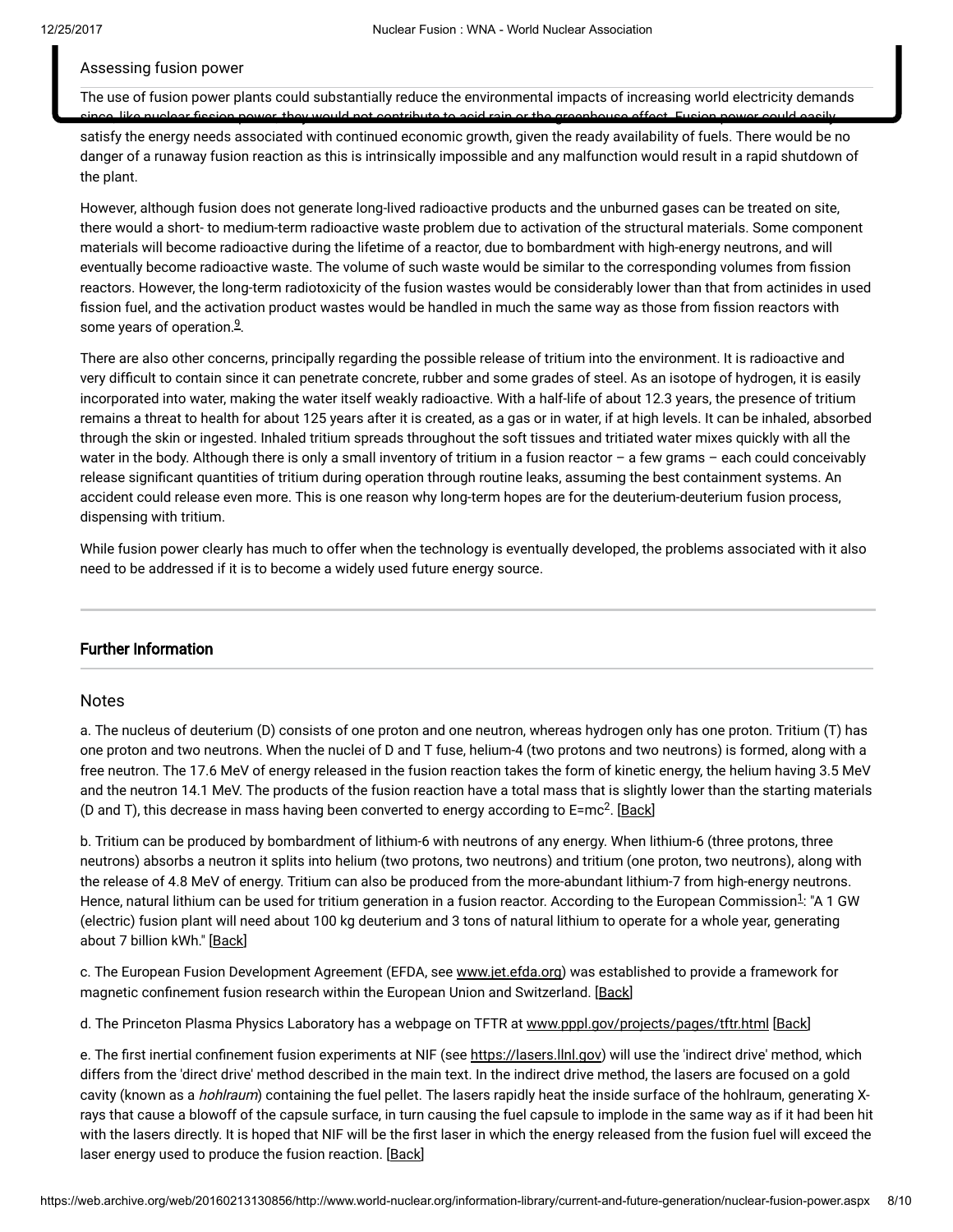<span id="page-8-1"></span>f. Z machine was designed to supply X-ray pulses of 50 terawatts, but improvements allowed pulses of 290 terawatts. Following a major refurbishment in 2007, Z machine's electrical pulse was increased from 18 million amps to 26 million amps delivered over a few nanoseconds. [[Back](#page-6-0)]

g. A noniraum is a metal cavity used in 'indirect drive' methods for inertial confinement fusion – see Note e above. [\[Back\]](#page-6-1)

h. See Tutorial on [Heavy-Ion](https://web.archive.org/web/20160213130856/http://hif.lbl.gov/tutorial/tutorial.html) Fusion Energy on the website of the Virtual National Laboratory for Heavy-Ion Fusion [\(http://hif.lbl.gov\)](https://web.archive.org/web/20160213130856/http://hif.lbl.gov/) for more information on heavy ion fusion. [[Back](#page-6-2)]

### <span id="page-8-0"></span>References

1. Fusion [Research:](https://web.archive.org/web/20160213130856/http://ec.europa.eu/research/energy/pdf/92-79-00513-8_en.pdf) An Energy Option for Europe's Future, Directorate-General for Research, European Commission, 2007 (ISBN: 9279005138) [[Back\]](#page-7-0)

2. [Statement](https://web.archive.org/web/20160213130856/http://ncsx.pppl.gov/DOE_NCSX_052208.pdf) by Dr. Raymond L. Orbach, Under Secretary for Science and Director, Office of Science, US Department of Energy (22 May 2008) [\[Back\]](#page-3-1)

3. National Ignition Facility achieves [unprecedented](https://web.archive.org/web/20160213130856/https://publicaffairs.llnl.gov/news/news_releases/2010/nnsa/NR-NNSA-10-01-02.html) 1 megajoule laser shot, Lawrence Livermore National Laboratory news release (27 January 2010) [Back]

4. LIFE: Clean Energy from [Nuclear](https://web.archive.org/web/20160213130856/https://lasers.llnl.gov/about/missions/energy_for_the_future/life/index.php) Waste page on Lawrence Livermore National Laboratory website (www.llnl.gov) [\[Back\]](#page-5-1)

5. Z produces fusion neutrons, Sandia [scientists](https://web.archive.org/web/20160213130856/http://www.sandia.gov/news-center/news-releases/2003/nuclear-power/Zneutrons.html) confirm, Sandia National Laboratories news release (7 April 2003) [Back]

6. Sandia's Z [machine](https://web.archive.org/web/20160213130856/http://www.sandia.gov/news-center/news-releases/2006/physics-astron/hottest-z-output.html) exceeds two billion degrees Kelvin, Sandia National Laboratories news release (8 March 2006) [[Back\]](#page-6-3)

7. New project aims for fusion [ignition,](https://web.archive.org/web/20160213130856/http://web.mit.edu/newsoffice/2010/fusion-ignition-0510.html) Massachusetts Institute of Technology news (10 May 2010) [[Back\]](#page-6-4)

8. On the Road to Fusion Energy, an [Accelerator](https://web.archive.org/web/20160213130856/http://newscenter.lbl.gov/feature-stories/2009/10/14/warm-dense-matter/) to Study Warm Dense Matter: The evolution of NDCX-II, Lawrence Berkeley National Laboratory (14 October 2009) [[Back\]](#page-6-5)

9. Safety and [Environmental](https://web.archive.org/web/20160213130856/http://www.efda.org/eu_fusion_programme/downloads/scientific_and_technical_publications/SEIF_report_25Apr01.pdf) Impact of Fusion, I. Cook, G. Marbach, L. Di Pace, C. Girard, N. P. Taylor, EUR (01) CCE-FU / FTC 8/5 (April 2001) [\[Back\]](#page-7-2)

### General sources

Iter website [\(www.iter.org\)](https://web.archive.org/web/20160213130856/http://www.iter.org/default.aspx) JET website ([www.jet.efda.org](https://web.archive.org/web/20160213130856/http://www.jet.efda.org/)) Culham Centre for Fusion Energy (formerly UKAEA Culham) website ([www.ccfe.ac.uk\)](https://web.archive.org/web/20160213130856/http://www.ccfe.ac.uk/) National Ignition Facility website [\(https://lasers.llnl.gov](https://web.archive.org/web/20160213130856/https://lasers.llnl.gov/)) PETAL website ([www.petal.aquitaine.fr\)](https://web.archive.org/web/20160213130856/http://www.petal.aquitaine.fr/spip.php?lang=en) HiPER website [\(www.hiper-laser.org](https://web.archive.org/web/20160213130856/http://www.hiper-laser.org/)) European Fusion Network Information website ([www.fusion-eur.org](https://web.archive.org/web/20160213130856/http://www.fusion-eur.org/)) Website of the Fusion Energy Sciences (FES) program of the US Department of Energy's Office of Science (www.er.doe.gov/Program\_Offices/fes.htm) Large Helical Device Research website [\(www.lhd.nifs.ac.jp\)](https://web.archive.org/web/20160213130856/http://www.lhd.nifs.ac.jp/en/) HiPER [activity](https://web.archive.org/web/20160213130856/http://www.neimagazine.com/story.asp?storyCode=2051538), Nuclear Engineering International (November 2008) Fast track to fusion energy, Michael H. Key, Nature 412, 775-776 (23 August 2001) [Lockheed](https://web.archive.org/web/20160213130856/http://aviationweek.com/technology/skunk-works-reveals-compact-fusion-reactor-details) CFR article, Aviation Week (October 2014)